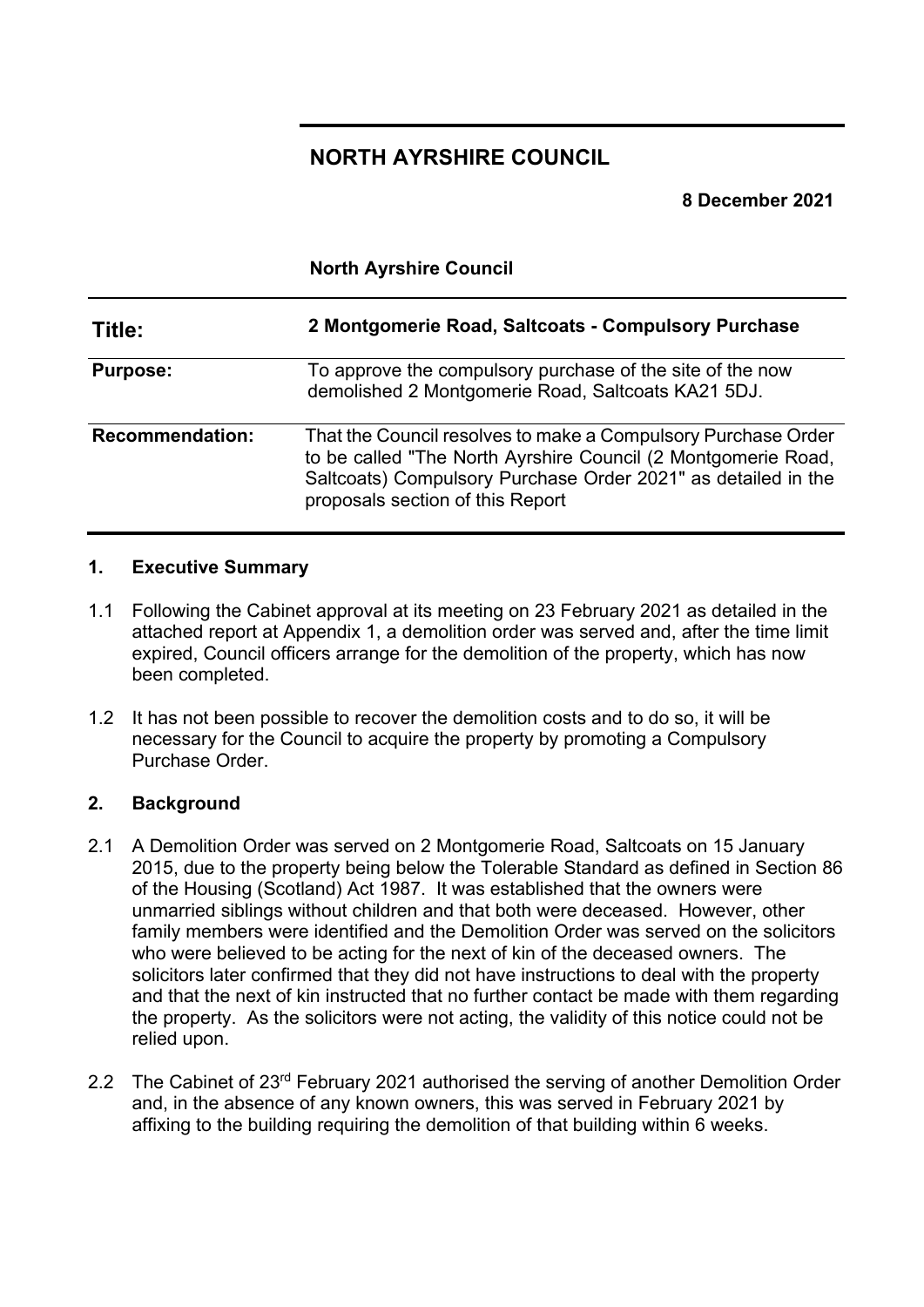- 2.3 The Demolition Order was not complied with within the set timescale and the Council arranged for the demolition of the property. In the absence of any owners, the Council has not been able to recover the costs of demolition of the property.
- 2.4 As the Council has not been able to recover its costs by other means, a Compulsory Purchase Order (CPO) is now necessary to allow the Council to acquire the property.
- 2.5 The Compulsory Purchase Order will require to be advertised and notified to any person with an interest in the affected land. Thereafter there is a period for objection and any objections which cannot be resolved will in due course be determined at a public inquiry before a Reporter appointed by the Scottish Ministers. If the Order is confirmed there requires to be a further advert period prior to title being completed. Disputes in relation to compensation can also be referred to the Lands Tribunal for Scotland.
- 2.6 The rights of the owner of land or property under The Human Rights Act 1998 must be considered before deciding to make a Compulsory Purchase Order. In this connection, it is considered that as the owners are deceased and that the Council have demolished the property there is a compelling case in the public interest for acquisition of the property to recover the expenses of demolition and a compulsory purchase order would strike an appropriate balance between the public and private interest. If the Order is promoted, as noted at 2.5 above, in terms of the legislation any person having an interest in the land have the right to object to the proposed order at a fair, independent and public hearing and they are also entitled to statutory compensation in respect of their interest in the land. The council would be entitled to deduct the full cost of the demolition from the amount of any compensation payable. In the absence of any owners, compulsory purchase is accordingly considered to be both necessary and proportionate in the circumstances.

# **3. Proposals**

3.1 The Proposal is that the Council make the following resolution: -

"That The North Ayrshire Council resolves in exercise of the powers conferred by Section 124 of the Housing (Scotland) Act 1987 and in accordance with the provisions of the Acquisition of Land (Authorisation Procedure) (Scotland) Act 1947 to make a compulsory purchase order to be called "The North Ayrshire Council (2 Montgomerie Road, Saltcoats) Compulsory Purchase Order 2021" to purchase compulsorily ALL and Whole the site of the former dwellinghouse situated at 2 Montgomerie Road, Saltcoats KA21 5DJ shown coloured red on the attached Plan together with those rights in common to the entrance gates, access avenue, drying green and washhouse shown coloured blue on the said Plan specified in the Disposition by the Executor of William Barr recorded GRS(AYR) 2<sup>nd</sup> September 1970, authorise and instruct a Proper Officer of the Council to sign the Order and Plan on behalf of the Council; affix thereto the Common Seal of the Council; submit the Order and Plan to the Scottish Ministers for confirmation; give the appropriate notice to the owners and occupiers of the subjects, insert the appropriate notice in the local press and certify to the Scottish Ministers that the subjects (a) do not belong to the local authority, (b) have not been acquired by statutory undertakers for the purposes of the undertaking, (c) do not form part of a common or open space (d) are not held inalienably by the National Trust for Scotland; and (e) are not listed as being of special historical or architectural interest under Section 1 of the Planning (Listed Buildings and Conservation Areas) (Scotland)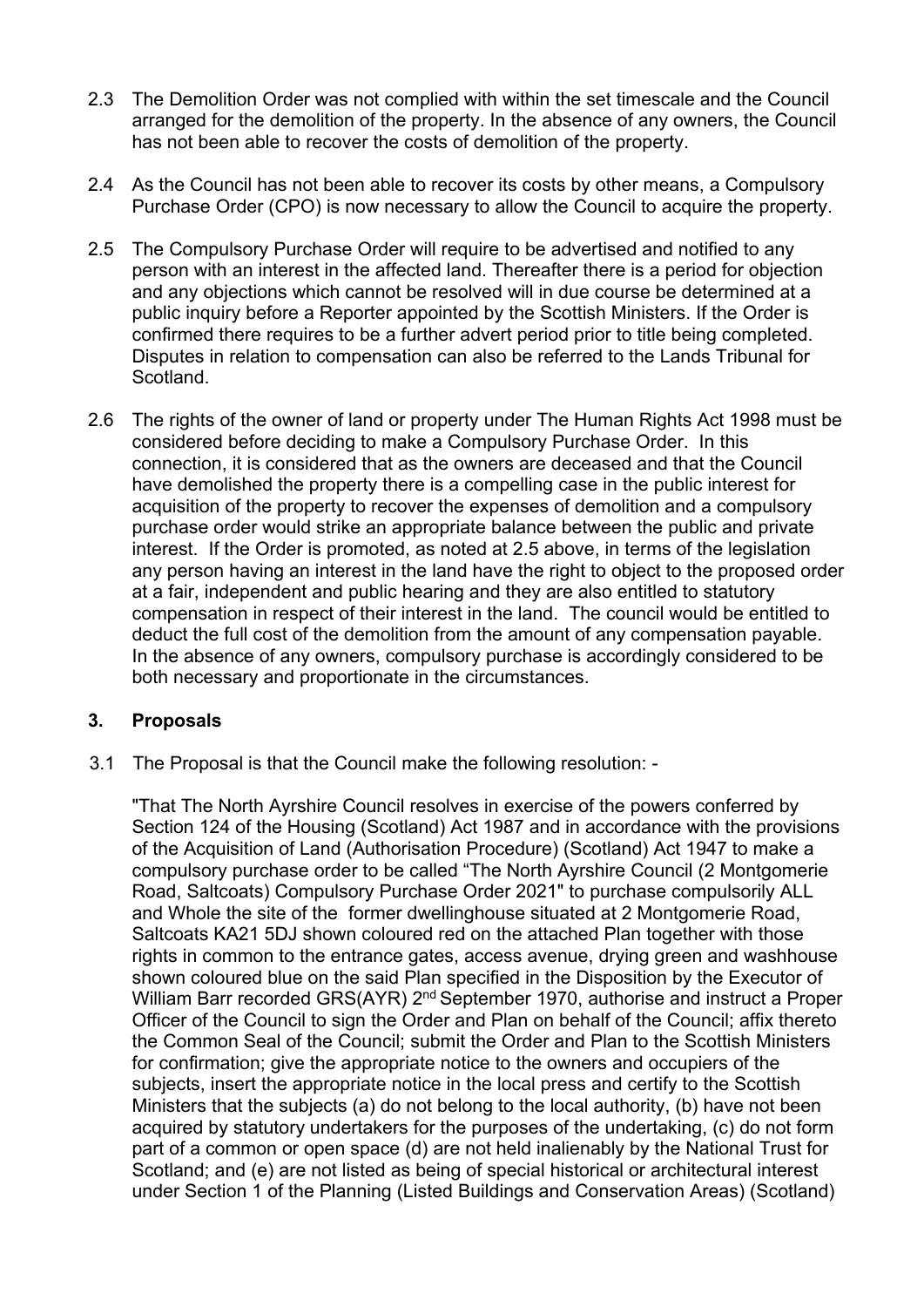Act 1997, and take all steps necessary to complete the compulsory purchase procedures".

## **4. Implications/Socio-economic Duty**

## **Financial**

4.1 The cost of the demolition of the building was £21,341.80 and nothing was realised from the sale of materials. The likely costs of the pursuing the compulsory purchase order, assuming it is not contested, would be in the region of £1500.

## **Human Resources**

4.2 None

# **Legal**

4.3 A Compulsory Purchase Order is the only way to complete title to land if the owner is unwilling or unable to agree a voluntary transfer. The Council are entitled to deduct from any compensation due for the site the amount of any unrecovered costs of the demolition.

## **Equality/Socio-economic**

4.4 None

## **Environmental and Sustainability**

4.5 None.

## **Key Priorities**

4.6 Demolishing this property supports the Council plan priority outcome 'North Ayrshire is a vibrant, welcoming and attractive environment.

## **Community Wealth Building**

4.7 There is no potential to include a community benefit clause within the compulsory purchase process itself.

## **5. Consultation**

5.1 Consultation has been undertaken with Property Management and Investment Services was undertaken during both the progression of the case and development of the earlier Cabinet report.

> Aileen M Craig Head of Democratic Services

For further information please contact **Jean Law, Solicitor, Legal Services,** on **01294 324325**.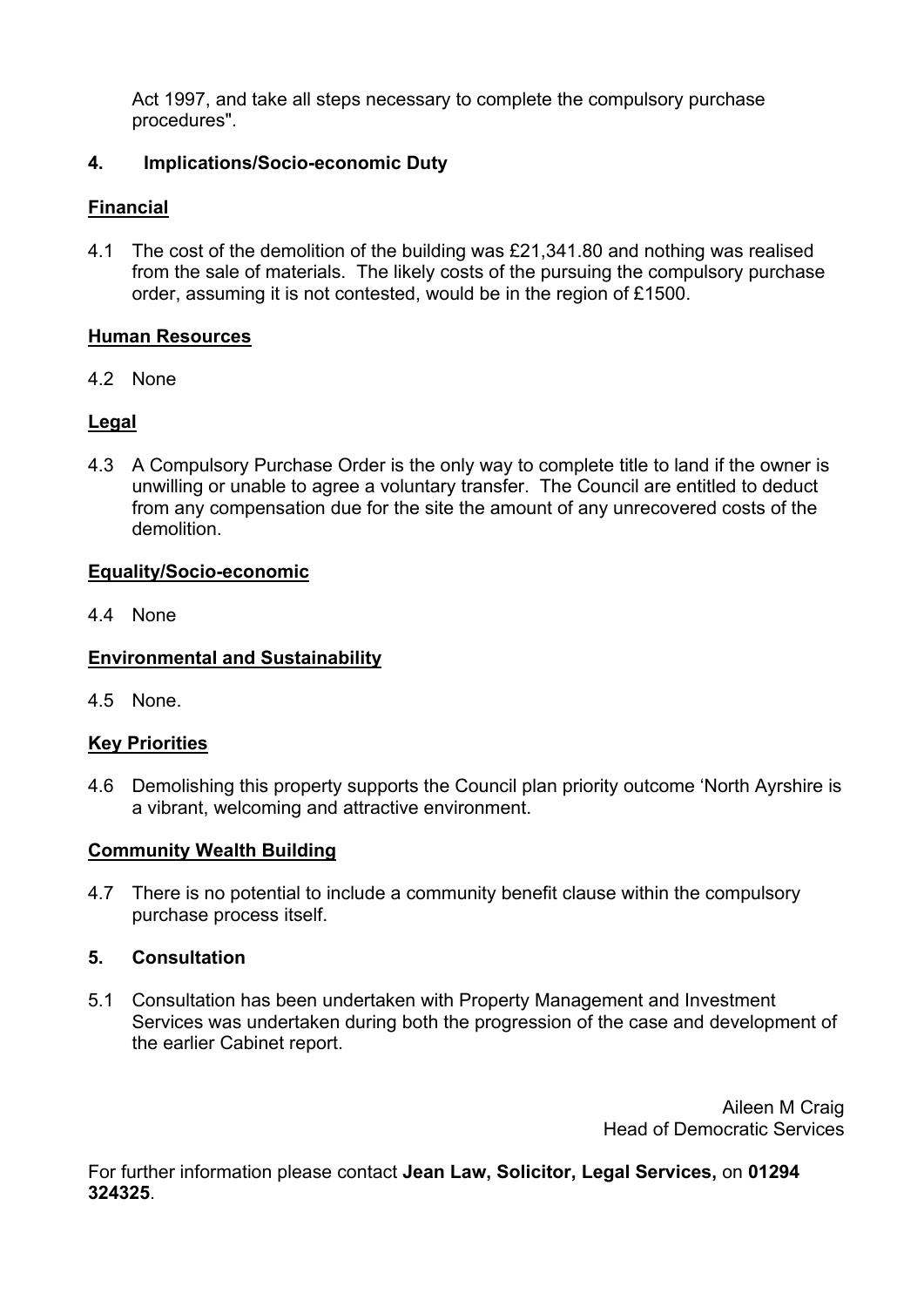## **Background Papers** N/A